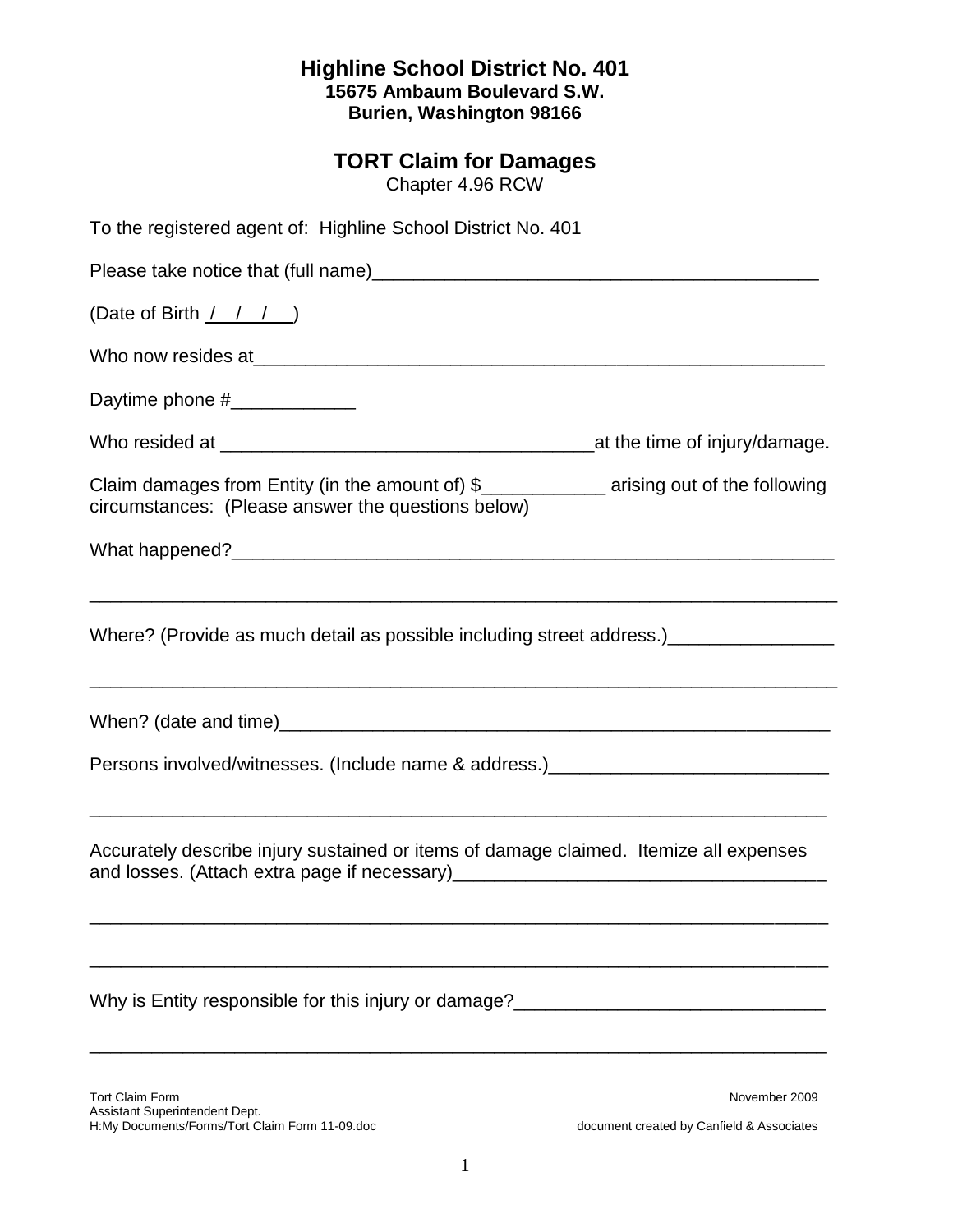Signed:

\_\_\_\_\_\_\_\_\_\_\_\_\_\_\_\_\_\_\_\_\_\_\_\_\_\_\_\_\_\_\_\_\_\_\_\_\_\_\_\_\_\_(Claimant or representative authorized by RCW 4.96.020)

Being first duly sworn on oath, deposes and says that \_he is the above named claimant; that \_he has read the foregoing Claim for Damages, knows the contents thereof and believes the same to be true.

Subscribed and sworn to before me this \_\_\_ day of \_\_\_\_\_\_\_\_\_\_\_, 20\_\_\_\_\_\_\_\_\_.

Signature\_\_\_\_\_\_\_\_\_\_\_\_\_\_\_\_\_\_\_\_\_\_\_\_\_\_\_\_

Printed\_\_\_\_\_\_\_\_\_\_\_\_\_\_\_\_\_\_\_\_\_\_\_\_\_\_\_\_\_\_

Notary Public in and for the State of Washington

Residing at\_\_\_\_\_\_\_\_\_\_\_\_\_\_\_\_\_\_\_\_\_\_\_\_\_\_

|  | My commission expires |  |
|--|-----------------------|--|
|--|-----------------------|--|